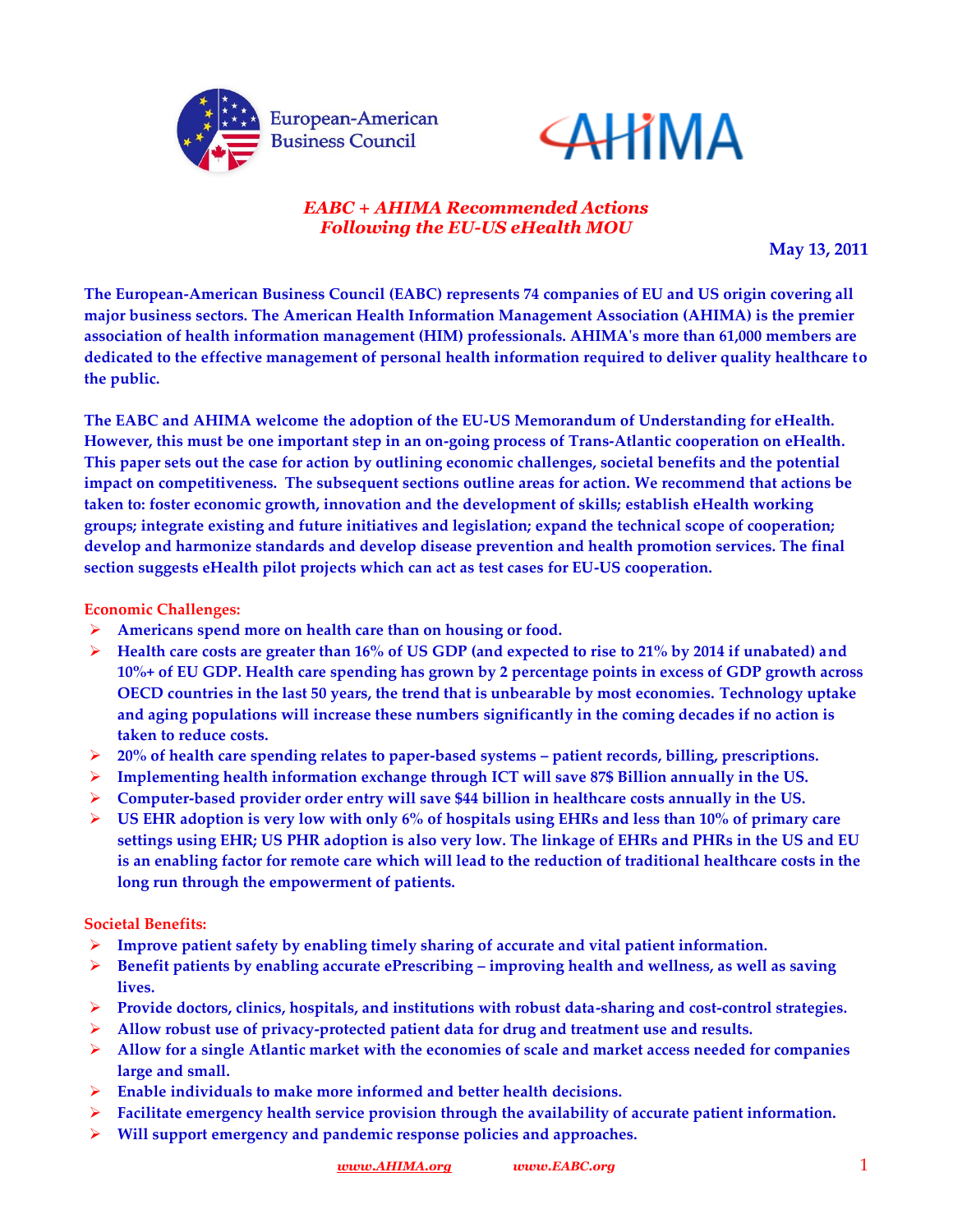**Support regional information collection and sharing in the US and the EU, enhancing research, public health policy, and innovation.** 

### **Competitiveness:**

- **Increased cross-border care, regional specialization, and market efficiency over time.**
- **Leverage healthcare spending into other parts of the economy, will create additional Trans-Atlantic business opportunities.**
- **Incentives to increase value rather than shift costs.**
- **Citizen/consumer choice with providers competing to provide best solutions to healthcare challenges.**
- **Development of competitive markets characterized as regional or global, not simply national.**
- **A single Trans-Atlantic market will provide free access to large and small companies, allowing for increased investment, innovation, costs savings, and economies of scale.**
- **Over the next 5 years, EU and US governments will invest over \$50 billion in health IT initiatives. Trans-Atlantic policy coordination will allow the highest return on this investment.**
- **According to the GATS definitions trade in health services occurs via four modes of supply: cross-border delivery of trade, consumption of health services abroad, commercial presence, movement of health personnel all of which rely on the existence of high quality EHRs.**

### **Suggested Actions:**

- **Economic growth, innovation and development of skills:**
	- **- This is essential for the adoption of health IT. The growing role of information technology within healthcare delivery organizations has created the need to deepen and widen the pool of workers who can help organizations maximize the effectiveness of their investment in information technology, and thereby maximize equity, safety, patient-centeredness, timeliness, effectiveness and efficiency of care. There is a wide variety of health professionals - from physicians and nurses to therapists and admissions staff - who use EHRs as part of their day-to-day activities. Clear mechanisms are needed for collaborative efforts to boost training.**
	- **- Develop and facilitate best practice regarding HIT/HIM workforce skills and education. In many cases, there is a huge imbalance and lack of understanding of the qualifications, certifications and criteria stakeholders should take into account. It is crucial to define basic competencies for those who use EHR in their daily work. This goal requires coordination between policy makers, industry and academia.**
	- **- eHealth must become part of broader health strategy. With ageing populations and the prevalence of chronic conditions, healthcare needs to be restructured. Prevention, continuity of care, collaborative and social networks, and disease management programs (supported by guidelines, best practices, Decision Support Systems, risk analysis and personalized service), must all become available on payers' "price lists" and government legislative acts.**
	- **- EU-US eHealth goals must be properly aligned. To that end, we suggest the facilitation of research, best practice and knowledge-sharing through innovative business and service delivery models supported by IT, e.g. by connecting existing chronic disease management projects from both sides of the Atlantic. We recommend the stimulation of work in this area by encouraging local stakeholders (regional/national Governments, Payers, providers etc) to invest in new technologies by presenting empirical evidence that "***IT* **WORKS".**

## **Working groups:**

- **- Must include broad industry representation with clear mechanisms for stakeholder input.**
- **- Should be established as quickly as possible, before the next TEC meeting.**
- **- Should be briefed on ARGOS eHealth Pilot Project results in order to take this as a starting point.**
- **- Convene scientific conferences, workshops and symposia with stakeholder input.**
- **Integrate existing and future initiatives and legislation:**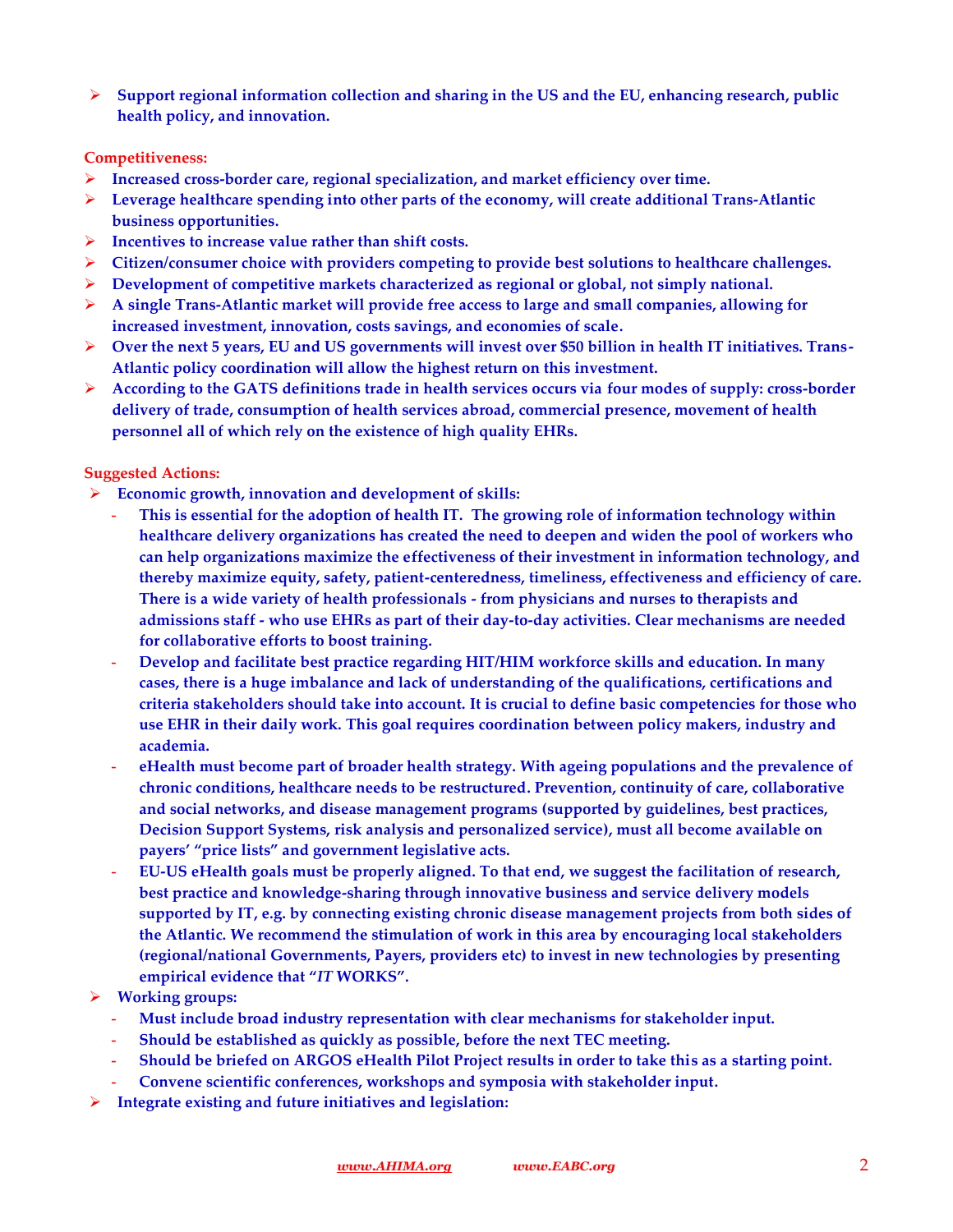- **- Exchanges of delegations and specialists, such as those set up in the EC's eHealth Governance Initiative, should allow private sector input, including site visits and detailed briefings.**
- **- Existing initiatives should be drawn upon - e.g. EPSOS (electronic health records), Renewing Health, initiatives around security and data protection, regional initiatives.**
- **- Incentives for new financial/health re-imbursement models should be put in place. These should include sharing of best practice and should incentives for co-investment.**
- **- CIP and EIP programs should be used to advance work on connectivity for patients/users.**
- **- Policy frameworks, such as the Commission's eHealth Action Plan, should integrate Trans-Atlantic considerations in "routine" policies.**
- **- Policy obstacles in the EU and US should be reviewed and suggestions made to overcome them.**
- **Expand the technical scope of cooperation:**
	- **- HIT is not limited to the exchange of EHR's, but rather is a broad ecosystem that begins with data captured electronically from a patient through interoperable remote patient monitoring devices, sensors, applications and products, and then transmitted through common specifications to populate the patient's EHR.**
	- **- The focus of cooperation should therefore be expanded to include remote patient monitoring (RPM) electronic self-management tools that are interoperable, commercially available, home-based medical devices, sensors, applications and products that communicate via wired, wireless or mobile interfaces.**
- **Development and use of data standards:**
	- **Develop interoperable standards and specifications for HIT systems including remote patient monitoring and EHR.**
	- **Develop Trans-Atlantic certification of EHR and HIT products.**
	- **Establish chronic disease data standards for research, treatment, patient safety and to streamline data collection.**
	- **Improve population health through leveraging EHRs to capture and report faster and more reliably.**
	- **Accelerate and implement standard terminology services and mapping tools to advance trans-border communication.**
- **Disease prevention and health promotion services:**
	- **- Engage patients and families in their care by offering electronic self-management tools and ensuring the capability to upload and incorporate patient-generated biometric home monitoring data into EHR's.**
	- **- Foster patient engagement through web based tools and other portals.**
	- **- Support the transition of care through RPM from hospital or acute setting to the home.**
- **Other points to consider:**
	- **- Identify high-risk patients for initial increased attention through the use of remote patient monitoring technology.**
	- **- Digitize discharge summaries.**
	- **- Provide patients with electronic copies of clinical summaries.**
	- **- Implement the most applicable form of remote patient monitoring technology at the point of discharge and thereafter as applicable.**
	- **- Identify high-risk patients for initial increased attention through the use of remote patient monitoring technology.**
	- **- Build interactive mechanisms to understand how the patient is feeling post discharge.**
	- **- Focus on patient education to eliminate obstacles.**

## **Timeline:**

 **Within 30 days of the May 10-12 eHealth Ministerial in Budapest: establishment of a roadmap and clarity about industry's role in pilot projects and opportunities for ongoing industry input.**